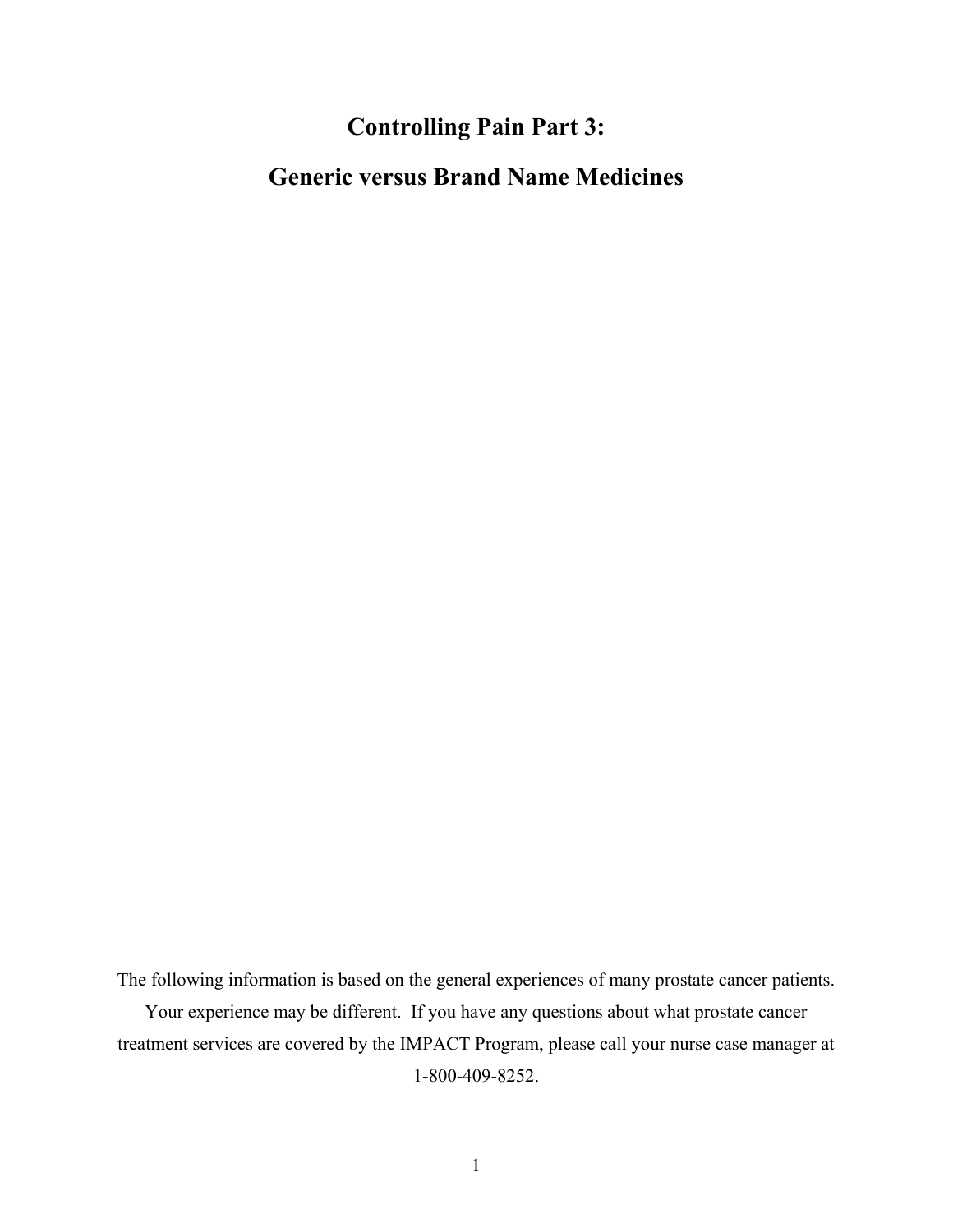# **Table of Contents**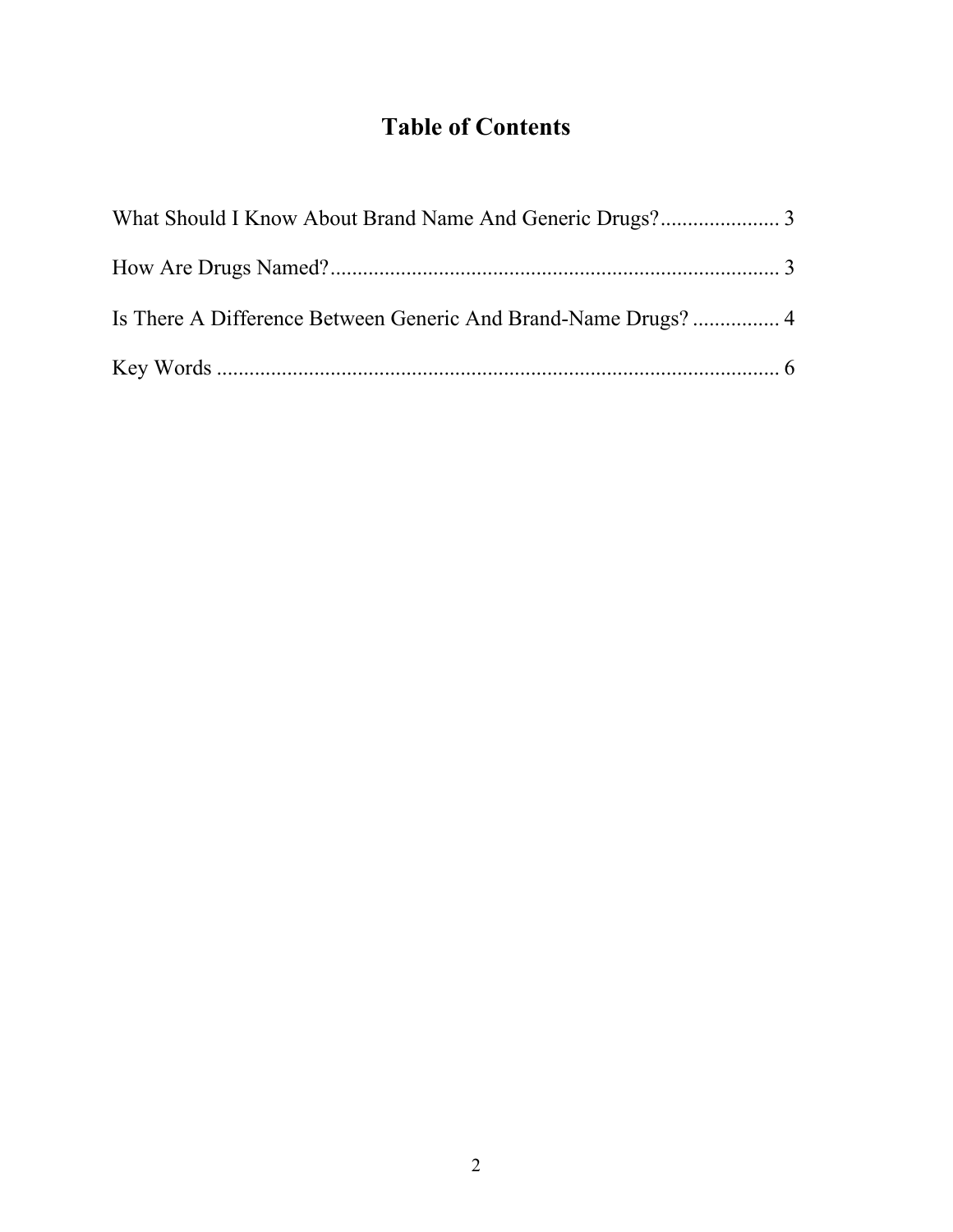## **What Should I Know About Brand Name And**

### **Generic Drugs?**

#### **How Are Drugs Named?**

Drugs may have as many as three different names: brand,

generic, and chemical. Drug companies give their products brand names, like Tylenol or Advil. The U.S. Food and Drug Administration (FDA) approves the **generic** (ja-ner-ik) name. Generic names are shortened names by which drugs are usually known. Chemical names are long and can be hard to say. Here's an example:

Brand name: Tylenol Generic name: Acetaminophen (a-set-a-mee-noe-fen) Chemical name: N-(4-hydroxyphenyl) acetamide Many pain relievers are available under both generic and brand names. Your doctor, nurse case manager, or pharmacist can tell you the generic name.



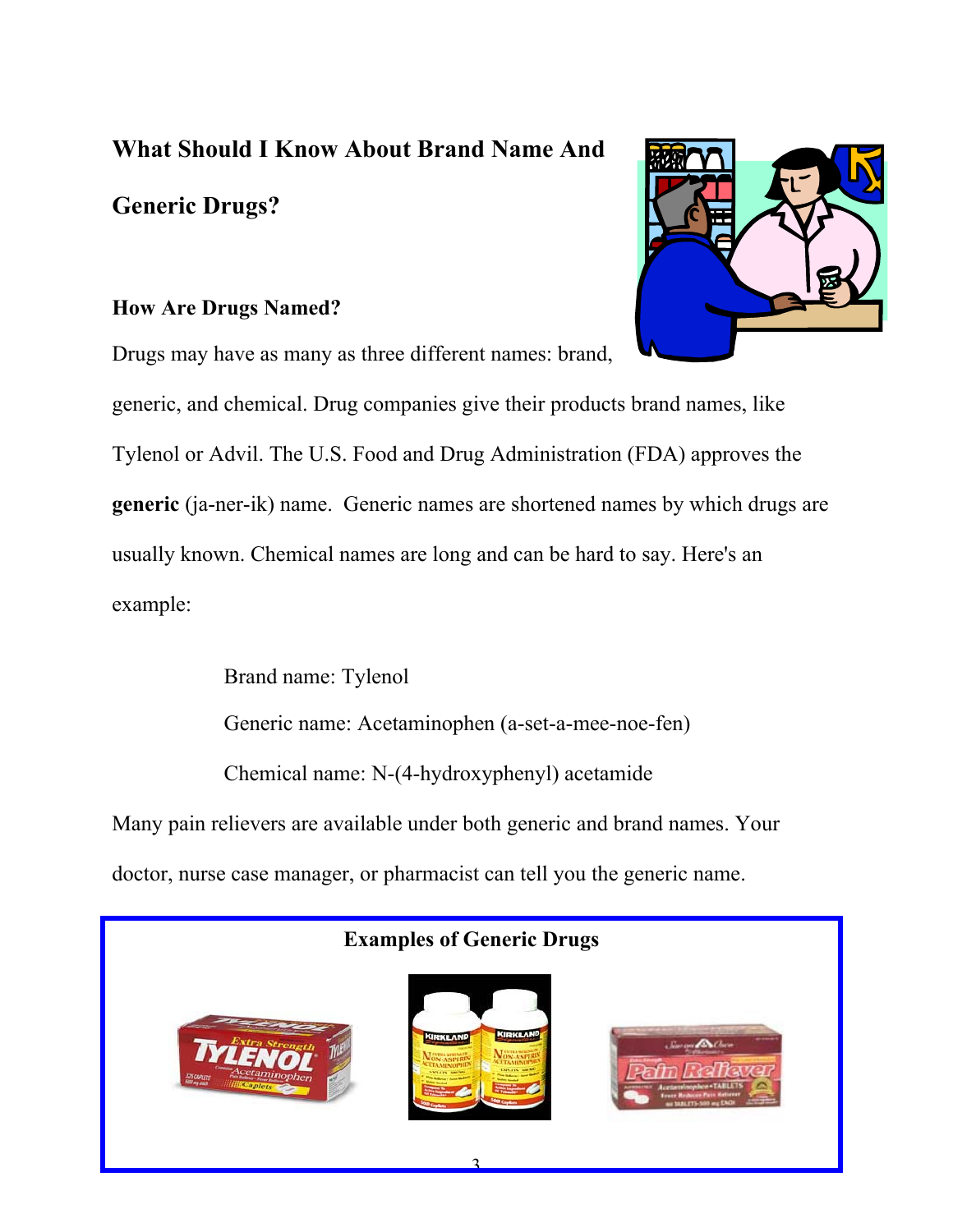#### **Is There A Difference Between Generic And Brand-Name Drugs?**

Yes, there are differences between generic and brand name drugs.

- 1. Generic products usually cost less than brand-name drugs.
- 2. Sometimes medicines can have the same generic name, but are made by different companies. Even if they have the same generic name, the companies may make the medicines differently. This may affect how your body uses the medicine. For this reason, your doctor may want you take a brand-name drug. You might want to ask your doctor, nurse, or pharmacist if you can use a less expensive medication. Pharmacists are careful to obtain high quality generic medicines, so it is sometimes possible to make substitutions.
- 3. In addition to the main substance (aspirin, acetaminophen, or ibuprofen), some generic medicines contain substances called **additives**. Common additives are:
	- a. **Buffers** like magnesium carbonate or aluminum hydroxide, which are added to lower the chance of you having an upset stomach.
	- b. Caffeine which acts as a **stimulant** and can help lower the amount of pain you feel.
	- c. **Antihistamines** (an-tie-his-ta-min) like diphenhydramine, pyrilamine that help you relax or sleep.

4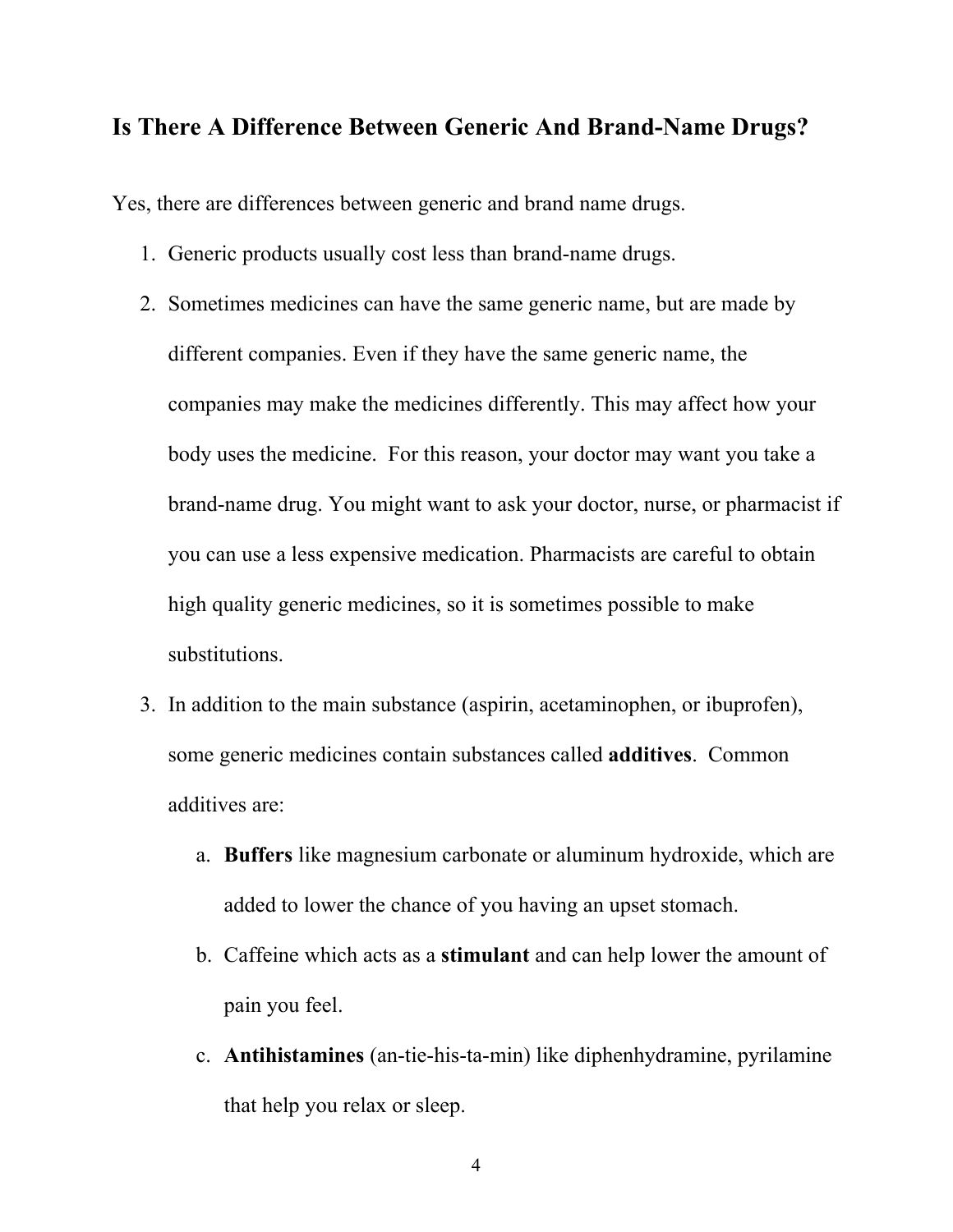Medicines with additives can cause some unwanted effects. For example, antihistamines sometimes cause drowsiness. Feeling tired is fine if you are going to sleep, but it could be a problem during the day or while you are driving. Additives tend to increase the cost of nonprescription pain relievers. And, they can also change how the generic drug works with other medicines you may be taking. If you find that a medicine with certain additives is a better pain reliever, ask your doctor, nurse case manager, or pharmacist if the additives are safe for you.

Remember to talk to your doctor or nurse case manager about any concerns you may have about generic and brand name drugs.